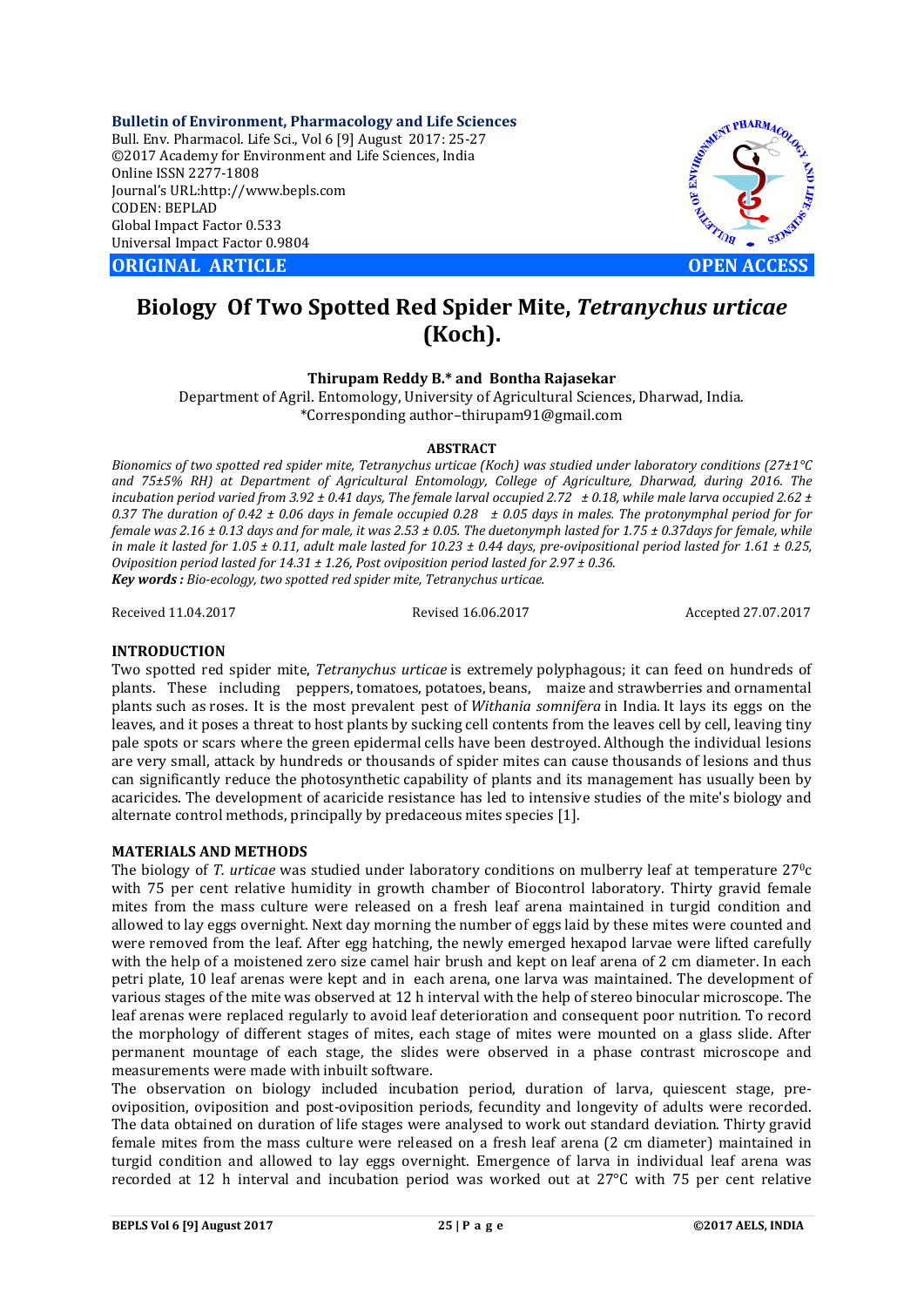#### **Reddy and Rajasekar**

humidity. After incubation period, the 30 freshly emerged larvae were kept in each leaf arena and observed for further stages at 12 h interval. To record pre-oviposition period, male and females emerged were separated and allowed for mating, after that the adults were lifted carefully with the help of a moistened zero size camel hair brush and kept on leaf arena and observed for egg laying at an interval of 12 h. The oviposition period was recorded from each leaf arena containing a gravid female and observations were recorded from first egg laid by the female to last egg and total number of eggs was recorded. The observation on post-oviposition period was also made at 12 h interval. Observation on the daily fecundity was made on 30 adult females released in 30 leaf arena. Number of eggs laid in each rearing arena was recorded daily and expressed in terms of number of eggs laid per female per day of female life span. Total life span of both female and male was worked out by combining developmental period and adult longevity.

# **RESULTS AND DISCUSSION**

Freshly laid eggs were smooth, spherical in shape, translucent white and appeared like a tiny drop of water. The incubation period varied from  $3.92 \pm 0.41$  days (Table 1) in case of female, The morphometric observation indicated that the mean diameter of egg was 130.50 $\pm$  0.70  $\mu$  with a range of 130 - 132  $\mu$ (Table 2). As the time progressed, egg gradually turned more brownish and then to a creamy pinkish prior to hatching. The larvae emerged out of the egg by making a vertical slit on one side of the cohesion. The newly emerged hexapod larva was almost spherical or slightly oval in shape with two prominent red spots (simple eyes) on the dorsal propodosomal region. Initially the larva crawled around for some time and settled at a place to feed on the cell sap. The larva was creamy white in colour and turned green upon initiation of feeding and finally to dark green with dark specks appearing dorso-laterally. The female larval period occupied 2.72  $\pm$  0.18, while male larva occupied 2.62  $\pm$  0.37 (Table 1). The larva measured 180.02± 2.31 μ in length and 132.54± 2.05μ in width (Table 2). The matured larva ceased to feed and entered a quiescent stage by anchoring itself to a leaf surface and assumed a characteristic pose. During this quiescent stage, the anterior two pairs of legs were extending straight forward and kept close to each other and posterior legs were extended backwards and held close to the sides of opisthosoma. The duration of 0.42  $\pm$  0.06 days in female occupied 0.28  $\pm$  0.05 days in males (Table 1).

| Stage*                     | Sex    | Mean± S.D (days)<br>Range (days) |                  |
|----------------------------|--------|----------------------------------|------------------|
| Egg                        | Male   | 3.00-4.20                        | $3.55 \pm 0.42$  |
|                            | Female | $3.20 - 4.50$                    | $3.92 \pm 0.41$  |
| Larva                      | Male   | $2.00 - 3.10$                    | 2.62<br>± 0.37   |
|                            | Female | 2.50-3.00                        | ± 0.18<br>2.72   |
| Nymphochrysalis            | Male   | $0.20 - 0.36$                    | $0.28 \pm 0.05$  |
|                            | Female | $0.35 - 0.52$                    | ± 0.06<br>0.42   |
| Prtonymph                  | Male   | $1.00 - 2.00$                    | $1.58 \pm 0.37$  |
|                            | Female | 1.40-2.70                        | $2.04 \pm 0.45$  |
| Prtochysalis               | Male   | $0.28 - 0.40$                    | 0.33<br>± 0.04   |
|                            | Female | $0.33 - 0.50$                    | ± 0.03<br>0.47   |
| Duetonymph                 | Male   | 1.00-1.56                        | 1.30<br>± 0.14   |
|                            | Female | $1.13 - 2.20$                    | ± 0.37<br>1.75   |
| Teliochrysalis             | Male   | $0.27 - 0.35$                    | 0.30<br>± 0.02   |
|                            | Female | $0.40 - 0.52$                    | $0.46 \pm 0.04$  |
| Total developmental pediod | Male   | 9.52-10.60                       | $10.23 \pm 0.44$ |
|                            | Female | 10.32-12.98                      | $12.23 \pm 0.65$ |

## **Table 1. Biology of two spotted red spider mite,** *Tetranychus urticae* **under laboratory conditions**

\* Mean of 15 observations

The newly emerged protonymph was oval shaped and amber coloured. It was slightly bigger in size than the larva and was easily by the presence of four pairs of legs. Feeding protonymph was greenish in the beginning and turned to dark green. The dark specks on the dorsum increased in size as the time passed. The protonymphal period for for female was  $2.16 \pm 0.13$  days and for male, it was  $2.53 \pm 0.05$  (Table 1). The morphometric observation indicated the protonymph measured  $40.72 \pm 5.87 \mu$  in length and  $154.21 \pm 1.5 \mu$ 4.36μ in width (Table 2).